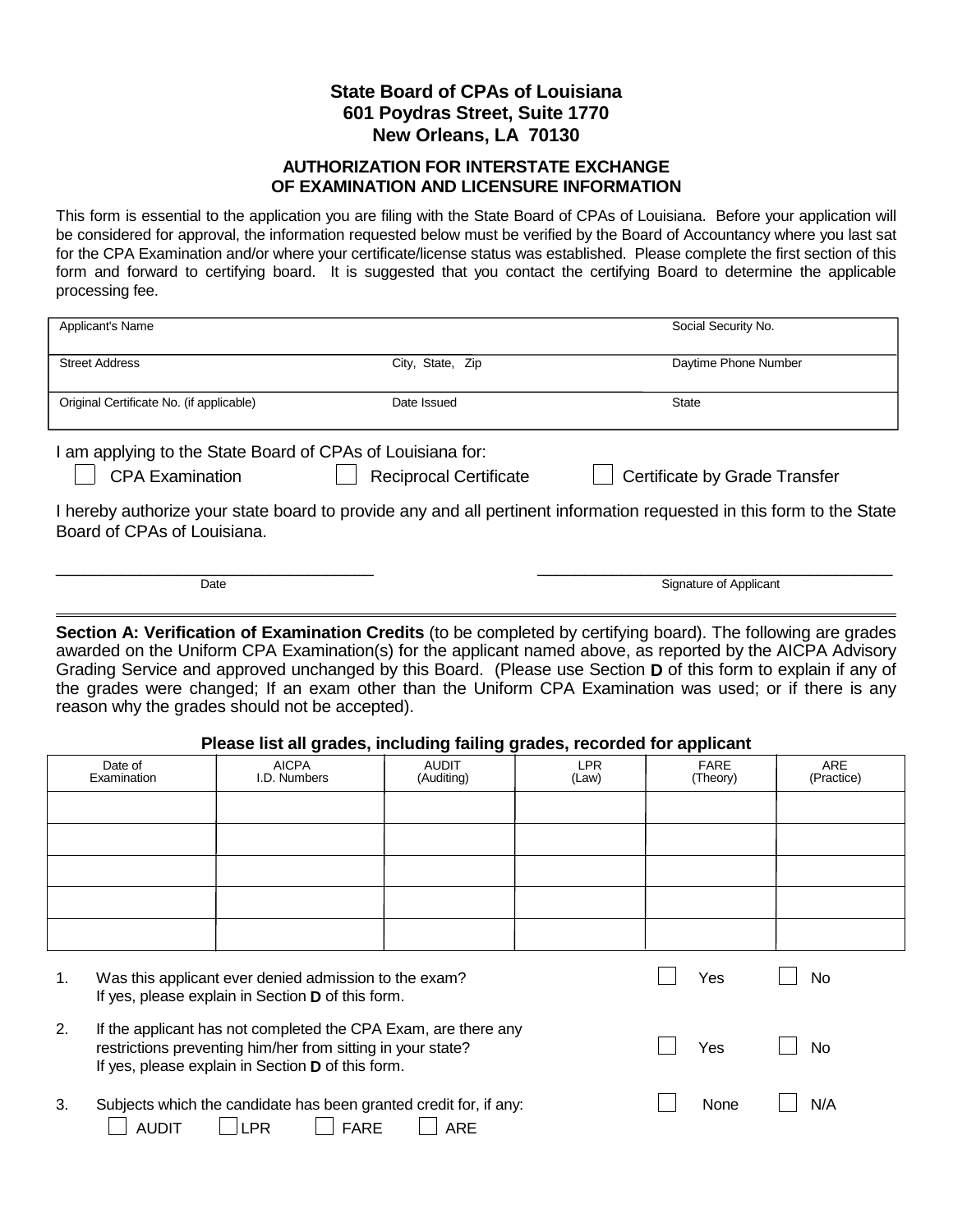| 4. |                                                                                                                                                                                                                      | None | N/A                                                                                                                  |  |  |  |  |  |
|----|----------------------------------------------------------------------------------------------------------------------------------------------------------------------------------------------------------------------|------|----------------------------------------------------------------------------------------------------------------------|--|--|--|--|--|
|    | Please complete other side<br><b>Section B: Certificate / Licensure Status</b>                                                                                                                                       |      |                                                                                                                      |  |  |  |  |  |
|    | <b>Certificate As A Certified Public Accountant:</b>                                                                                                                                                                 |      |                                                                                                                      |  |  |  |  |  |
| 1. | The applicant holds an active original/reciprocal (mark out one) CPA Certificate No. ___________, dated<br>/____________________, which is in good standing unless otherwise noted in Section <b>D</b> of this form. |      |                                                                                                                      |  |  |  |  |  |
| 2. | Confirmation was received that the applicant has earned a baccalaureate or<br>more advanced degree.                                                                                                                  | Yes  | No                                                                                                                   |  |  |  |  |  |
|    | License to Practice Public Accounting As a Certified Public Accountant:<br>(If licensing is the responsibility of another agency, please forward and request completion of the applicable section.)                  |      |                                                                                                                      |  |  |  |  |  |
| 3. | The applicant holds a CPA license from this board: for the period ending<br>/ / / / / and is currently in good standing in this State.                                                                               | Yes  | No                                                                                                                   |  |  |  |  |  |
|    | (Please note any exceptions to the above statements in Section D of this form.)                                                                                                                                      |      |                                                                                                                      |  |  |  |  |  |
| 4. | If the applicant does not hold a license from your Board, please indicate the<br>requirements to be met for issuance or reinstatement:                                                                               |      |                                                                                                                      |  |  |  |  |  |
|    |                                                                                                                                                                                                                      |      |                                                                                                                      |  |  |  |  |  |
|    |                                                                                                                                                                                                                      |      |                                                                                                                      |  |  |  |  |  |
|    |                                                                                                                                                                                                                      |      |                                                                                                                      |  |  |  |  |  |
|    | Complete continuing professional education requirements                                                                                                                                                              |      | <u> Liste de la construcción de la construcción de la construcción de la construcción de la construcción de la c</u> |  |  |  |  |  |
|    |                                                                                                                                                                                                                      |      |                                                                                                                      |  |  |  |  |  |
|    | Section C: Additional Information Requested                                                                                                                                                                          |      |                                                                                                                      |  |  |  |  |  |
| 1. | Does your Board issue reciprocal CPA certificates to residents of Louisiana?                                                                                                                                         | Yes  | No                                                                                                                   |  |  |  |  |  |
| 2. | Has the applicant ever been censured by your Board?<br>(If yes, please explain in Section D of this form.)                                                                                                           | Yes  | No                                                                                                                   |  |  |  |  |  |
| 3. | Has your Board ever suspended or revoked the applicant's certificate or<br>license to practice?<br>(If yes, please explain in Section D of this form.)                                                               | Yes  | <b>No</b>                                                                                                            |  |  |  |  |  |
|    |                                                                                                                                                                                                                      |      |                                                                                                                      |  |  |  |  |  |

**Section D: Exceptions Noted or Explanations of Information Provided** (Official Seal and Signature must be affixed to attached sheets if needed to respond to this inquiry.)

**\_\_\_\_\_\_\_\_\_\_\_\_\_\_\_\_\_\_\_\_\_\_\_\_\_\_\_\_\_\_\_\_\_\_\_\_\_\_\_\_\_\_\_\_\_\_\_\_\_\_\_\_\_\_\_\_\_\_\_\_\_\_\_\_\_\_\_\_\_\_\_\_\_\_\_\_\_\_\_\_\_\_\_\_\_\_\_\_\_\_**

The information provided herein is correct to the best of our knowledge.